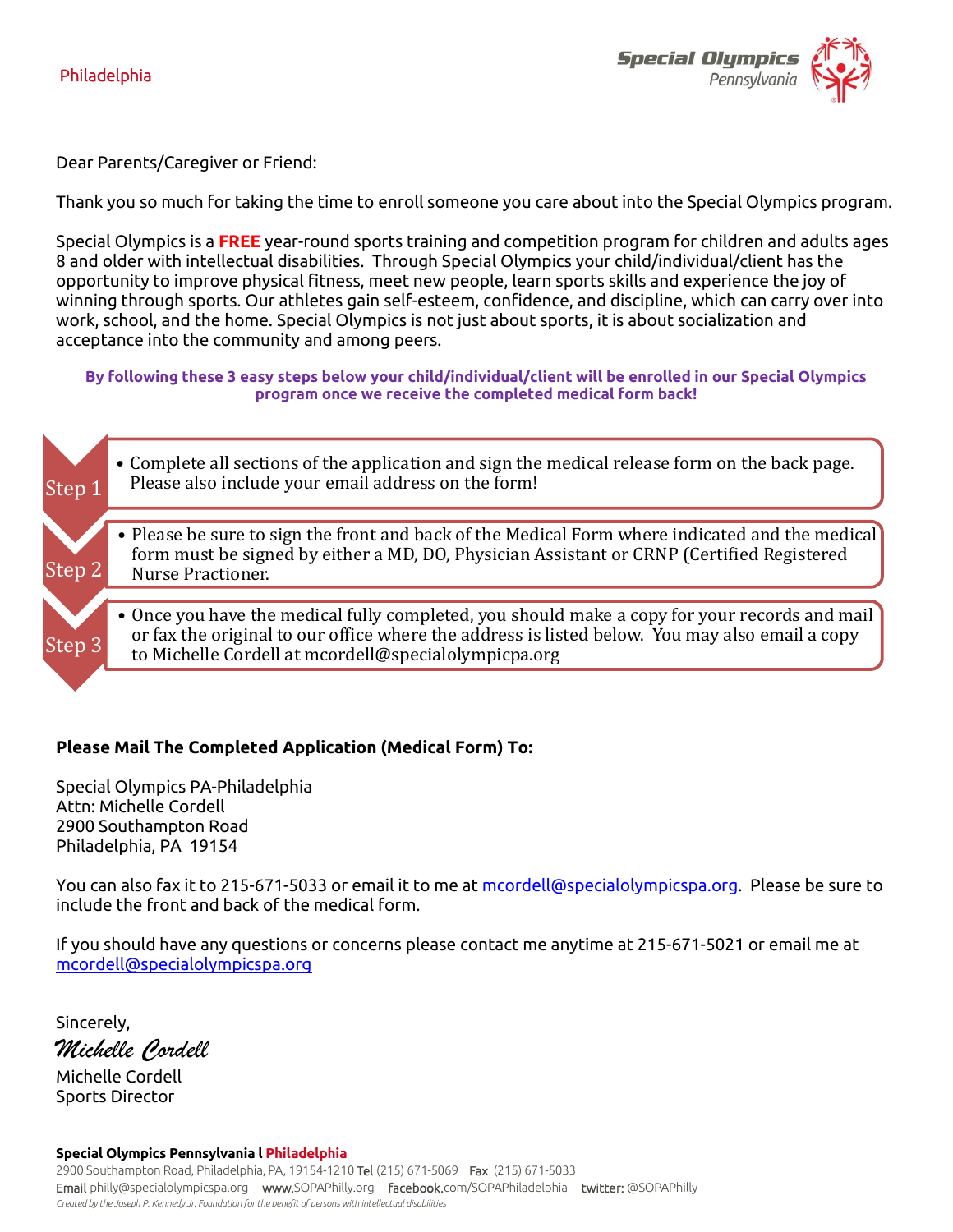# **Special Olympics Philadelphia Fact Sheet**



**Our Mission –** Special Olympics Philadelphia provides year-round athletic training and competition in 11 Olympic-type sports for individuals with intellectual disabilities and provides them with continuing opportunities to develop physical fitness skills, express courage, and participate in the sharing of gifts, skills and friendship with their families, other Special Olympics athletes and the community.

> Over 5**00** Athletes! Ages 8 to 80.

# **11 Sports**:

Basketball Bocce Bowling Flag Football Gymnastics Soccer Swimming Tennis Volleyball LDR/LDW Athletics (Track & Field)

4 Local Tournaments! 6 Invitational Tournaments! **4** Sectional Competitions! **3** Statewide Competitions!

Nearly **1,000**  volunteers last year!

**Benefits** – A 1995 study by Yale University confirmed that Special Olympics contribute to the physical, social and psychological development of people with intellectual disabilities. Through successful experiences in sports, they gain confidence and build a positive self-image that carries over into the classroom, the home, the job, and the community.

**Funding** – Special Olympics Philadelphia is a nonprofit, tax-exempt organization that raises the funds through the generosity of individuals, companies, and foundations.

## **Check out our Website for more information about what Special Olympics Philadelphia has to offer!** www.sopaphilly.org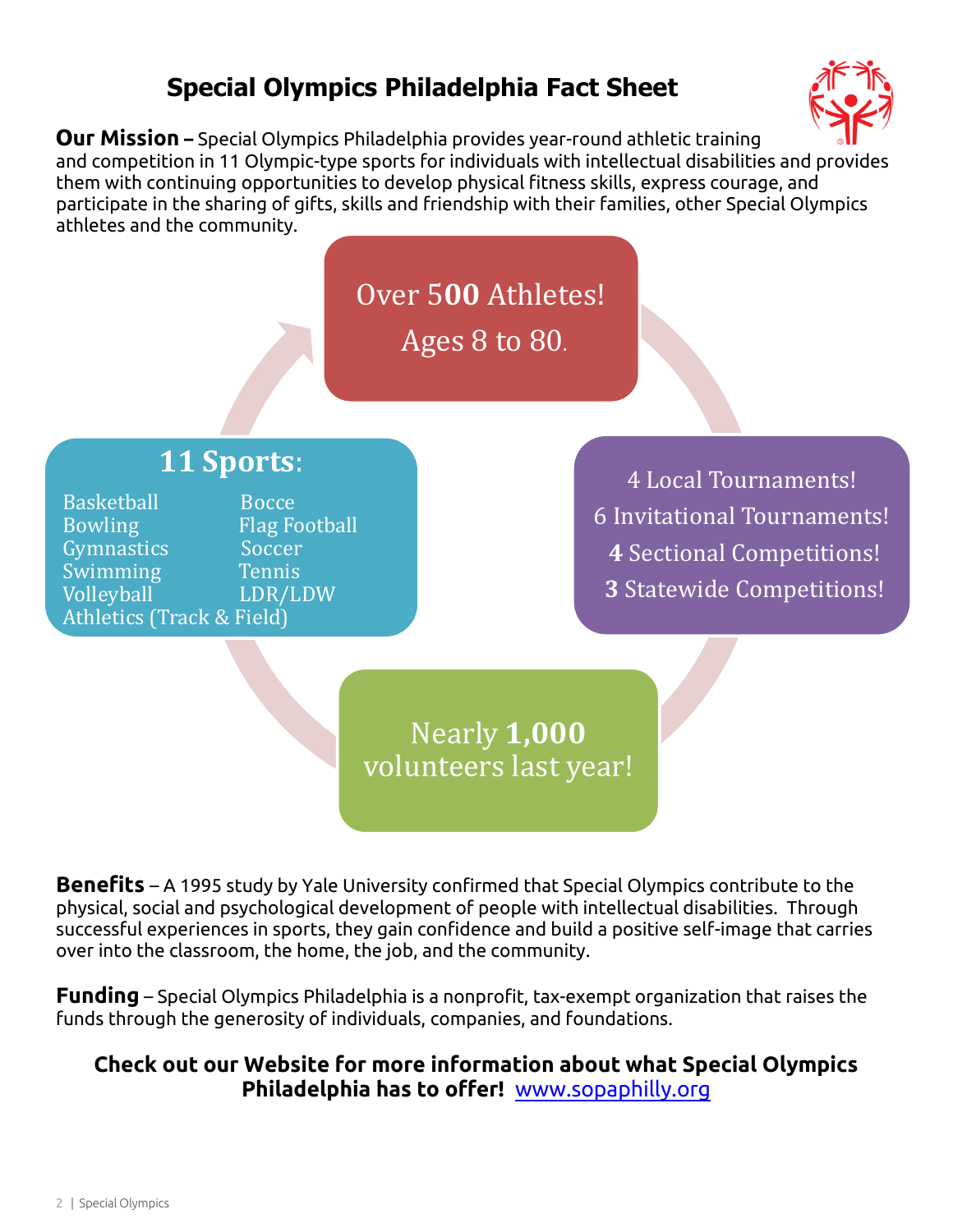| Athlete ID or Social Security # |                                                                                                                                                    | <b>APPLICATION FOR ATHLETE</b><br>PARTICIPATION IN SPECIAL OLYMPICS |                          |                                                  |                                                                                                             | Please check appropriate box:                                                                                                                                                      |                            |          |  |
|---------------------------------|----------------------------------------------------------------------------------------------------------------------------------------------------|---------------------------------------------------------------------|--------------------------|--------------------------------------------------|-------------------------------------------------------------------------------------------------------------|------------------------------------------------------------------------------------------------------------------------------------------------------------------------------------|----------------------------|----------|--|
| Female<br>Male $\_\_$           |                                                                                                                                                    |                                                                     |                          |                                                  |                                                                                                             | Special Olympics Athlete                                                                                                                                                           |                            |          |  |
| Date of Birth                   | $\frac{1}{2}$                                                                                                                                      | Philadelphia                                                        |                          |                                                  |                                                                                                             | Unified Teammate / Partner                                                                                                                                                         |                            |          |  |
| Height_                         | Weight                                                                                                                                             |                                                                     | <b>COUNTY</b>            |                                                  | School or Agency                                                                                            |                                                                                                                                                                                    |                            |          |  |
| Name of                         |                                                                                                                                                    |                                                                     |                          | <b>Home Phone:</b>                               |                                                                                                             | <b>Cell Phone:</b>                                                                                                                                                                 |                            |          |  |
| Athlete:                        |                                                                                                                                                    |                                                                     |                          |                                                  |                                                                                                             |                                                                                                                                                                                    |                            |          |  |
| Address:                        |                                                                                                                                                    |                                                                     |                          | City:                                            |                                                                                                             | State:                                                                                                                                                                             | Zip:                       |          |  |
| Parent or                       |                                                                                                                                                    |                                                                     |                          | <b>Home Phone:</b>                               |                                                                                                             | <b>Cell Phone:</b>                                                                                                                                                                 |                            |          |  |
| Guardian:                       |                                                                                                                                                    |                                                                     |                          | City:                                            |                                                                                                             | State:                                                                                                                                                                             | Zip:                       |          |  |
| Address:                        |                                                                                                                                                    |                                                                     |                          | <b>EMERGENCY INFORMATION</b>                     |                                                                                                             |                                                                                                                                                                                    |                            |          |  |
| Emergency<br>Contact Person:    |                                                                                                                                                    |                                                                     | <b>Home Phone:</b>       |                                                  |                                                                                                             |                                                                                                                                                                                    | <b>Cell Phone:</b>         |          |  |
| Address:                        |                                                                                                                                                    |                                                                     |                          | City:                                            |                                                                                                             | State:                                                                                                                                                                             | Zip:                       |          |  |
|                                 |                                                                                                                                                    |                                                                     |                          |                                                  | <b>HEALTH AND ACCIDENT INSURANCE INFORMATION</b>                                                            |                                                                                                                                                                                    |                            |          |  |
|                                 | Company Name: Must be filled in                                                                                                                    |                                                                     |                          |                                                  |                                                                                                             | Must be filled in                                                                                                                                                                  |                            |          |  |
|                                 | (Athletes without insurance, write NONE)                                                                                                           |                                                                     |                          | <b>HEALTH INFORMATION</b>                        |                                                                                                             | Policy Number:                                                                                                                                                                     |                            |          |  |
|                                 | You must circle either YES or NO                                                                                                                   |                                                                     |                          |                                                  | <b>Please Circle Appropriate:</b>                                                                           | You must circle either YES or NO                                                                                                                                                   |                            |          |  |
|                                 | Down Syndrome                                                                                                                                      |                                                                     | <b>YES</b>               | <b>NO</b>                                        | <b>Fainting Spells</b>                                                                                      |                                                                                                                                                                                    | <b>YES</b>                 | NO.      |  |
|                                 | Atlanto-axial instability Evaluation by X-ray                                                                                                      |                                                                     | <b>YES</b>               | <b>NO</b>                                        |                                                                                                             | Heat illness or Cold Injury                                                                                                                                                        | <b>YES</b>                 | NO.      |  |
|                                 | (circle YES for positive, NO for negative                                                                                                          |                                                                     |                          |                                                  |                                                                                                             | Hernia or Absence of 1 Testicle                                                                                                                                                    | <b>YES</b>                 | NO.      |  |
|                                 | and NONE for no X-Ray available)                                                                                                                   |                                                                     | <b>NONE</b>              |                                                  |                                                                                                             | Recent Contagious Disease or Hepatitis                                                                                                                                             | <b>YES</b>                 | NO.      |  |
|                                 |                                                                                                                                                    |                                                                     |                          |                                                  |                                                                                                             | Kidney problems or loss of function                                                                                                                                                |                            |          |  |
|                                 | <b>HISTORY OF</b>                                                                                                                                  |                                                                     |                          |                                                  | in one kidney                                                                                               |                                                                                                                                                                                    | <b>YES</b>                 | NO       |  |
|                                 | <b>Diabetes</b>                                                                                                                                    |                                                                     | <b>YES</b>               | <b>NO</b>                                        | Pregnancy                                                                                                   |                                                                                                                                                                                    | <b>YES</b>                 | NO       |  |
|                                 | <b>Heart Problems</b>                                                                                                                              |                                                                     | <b>YES</b>               | <b>NO</b>                                        | Bone or Joint problems                                                                                      |                                                                                                                                                                                    | <b>YES</b>                 | NO       |  |
|                                 | Seizures                                                                                                                                           |                                                                     | <b>YES</b>               | <b>NO</b>                                        | Contact Lens / Glasses                                                                                      |                                                                                                                                                                                    | <b>YES</b>                 | NO       |  |
|                                 | Legally Blind<br>Vision problems and/or less than 20/20                                                                                            |                                                                     | <b>YES</b>               | <b>NO</b>                                        | Dentures / False Teeth<br>Emotional problems                                                                |                                                                                                                                                                                    | <b>YES</b><br><b>YES</b>   | NO<br>NO |  |
|                                 | vision in one or both eyes                                                                                                                         |                                                                     | <b>YES</b>               | <b>NO</b>                                        | Special Diet needs                                                                                          |                                                                                                                                                                                    | <b>YES</b>                 | NO       |  |
|                                 | <b>Legally Deaf</b>                                                                                                                                |                                                                     | <b>YES</b>               | <b>NO</b>                                        | Asthma                                                                                                      |                                                                                                                                                                                    | <b>YES</b>                 | NO       |  |
|                                 |                                                                                                                                                    |                                                                     |                          |                                                  |                                                                                                             |                                                                                                                                                                                    |                            |          |  |
|                                 | Hearing Aid / Hearing problems                                                                                                                     |                                                                     | <b>YES</b>               | <b>NO</b>                                        | High / Low Blood Pressure                                                                                   |                                                                                                                                                                                    | <b>YES</b>                 | NO       |  |
|                                 | Requires Wheelchair<br>Motor impariment requiring special equipment                                                                                |                                                                     | <b>YES</b><br><b>YES</b> | <b>NO</b><br><b>NO</b>                           | Other                                                                                                       |                                                                                                                                                                                    |                            |          |  |
|                                 |                                                                                                                                                    |                                                                     |                          |                                                  |                                                                                                             |                                                                                                                                                                                    |                            |          |  |
|                                 | Non-Verbal Individual                                                                                                                              |                                                                     | YES                      | <b>NO</b>                                        | Blood Pressure:                                                                                             |                                                                                                                                                                                    | Pulse:                     |          |  |
|                                 | <b>Bleeding Problem</b>                                                                                                                            |                                                                     | <b>YES</b>               | <b>NO</b>                                        |                                                                                                             |                                                                                                                                                                                    |                            |          |  |
|                                 |                                                                                                                                                    |                                                                     |                          | <b>MEDICATIONS</b>                               |                                                                                                             | <b>COMMENIS - SEE BACK</b>                                                                                                                                                         |                            |          |  |
| Medication Name:                |                                                                                                                                                    |                                                                     |                          | Amount:                                          |                                                                                                             | Time:                                                                                                                                                                              | Date Prescribed:           |          |  |
|                                 |                                                                                                                                                    |                                                                     |                          |                                                  |                                                                                                             |                                                                                                                                                                                    |                            |          |  |
|                                 |                                                                                                                                                    |                                                                     |                          |                                                  |                                                                                                             |                                                                                                                                                                                    |                            |          |  |
| Allergies to Medication:        |                                                                                                                                                    |                                                                     |                          |                                                  |                                                                                                             |                                                                                                                                                                                    |                            |          |  |
|                                 |                                                                                                                                                    |                                                                     |                          | <b>IMMUNIZATIONS</b>                             |                                                                                                             |                                                                                                                                                                                    |                            |          |  |
| Гetanus:                        | Yes<br>No                                                                                                                                          |                                                                     |                          | Date of Last Tetanus Shot:                       |                                                                                                             |                                                                                                                                                                                    | Yes<br>Polio:              | No       |  |
|                                 | <b>Signature Required</b>                                                                                                                          |                                                                     |                          |                                                  |                                                                                                             | Signature of Person Who Completed Health Information (Normally signed by Parent, Guardian or Adult Athlete)                                                                        |                            |          |  |
|                                 |                                                                                                                                                    |                                                                     |                          |                                                  |                                                                                                             |                                                                                                                                                                                    |                            |          |  |
| <b>SIGNATURE:</b>               |                                                                                                                                                    |                                                                     |                          |                                                  |                                                                                                             | DATE:                                                                                                                                                                              |                            |          |  |
|                                 | IF THERE IS ANY SIGNIFICANT CHANGE IN THE ATHLETE'S HEALTH, THE ATHLETE'S CONDITION SHOULD BE REVEIWED BY A PHYSICIAN BEFORE FURTHER PARTICIPATION |                                                                     |                          |                                                  | <b>MEDICAL CERTIFICATION</b>                                                                                |                                                                                                                                                                                    |                            |          |  |
|                                 |                                                                                                                                                    |                                                                     |                          |                                                  |                                                                                                             | NOTICE TO PHYSICIAN: If the athlete has Down Syndrome, Special Olympics requires that the athlete have a full radiological examination establishing the absence of Atlanto-        |                            |          |  |
|                                 |                                                                                                                                                    |                                                                     |                          |                                                  |                                                                                                             | axial Instability before he/she may participate in sports or events which, by their nature, may result in hyper-extension, radical flexion or direct pressure on the neck or upper |                            |          |  |
|                                 | swimming, high jump, alpine skiing and soccer.                                                                                                     |                                                                     |                          |                                                  |                                                                                                             | spine. The sports and events for which such a radiological examination is required are equestrian sports, gymnastics, diving, pentathlon, butterfly stroke, diving starts in       |                            |          |  |
| CHECK:                          |                                                                                                                                                    |                                                                     |                          |                                                  |                                                                                                             | I have reviewd the above health information and examined the named in the application, and certify there is no medical evidence available to me which would                        |                            |          |  |
|                                 | preclude the athlete's participation in Special Olympics                                                                                           |                                                                     |                          |                                                  |                                                                                                             |                                                                                                                                                                                    |                            |          |  |
|                                 |                                                                                                                                                    |                                                                     |                          |                                                  | THIS CERTIFICATON IS VALID UP TO 3 YEARS                                                                    |                                                                                                                                                                                    |                            |          |  |
| Athlete Restrictions:           |                                                                                                                                                    |                                                                     |                          |                                                  |                                                                                                             |                                                                                                                                                                                    |                            |          |  |
| Physician's Name:               |                                                                                                                                                    |                                                                     |                          |                                                  |                                                                                                             | Phone Number (                                                                                                                                                                     |                            |          |  |
| Address:                        |                                                                                                                                                    |                                                                     |                          | City:                                            |                                                                                                             | State:                                                                                                                                                                             | Zip:                       |          |  |
| PHYSICIAN'S SIGNATURE:          |                                                                                                                                                    |                                                                     |                          |                                                  |                                                                                                             | DATE:                                                                                                                                                                              |                            |          |  |
|                                 |                                                                                                                                                    |                                                                     |                          | Created by The Joseph P. Kennedy, Jr. Foundation | Authorized and Accredited by Special Olympics Inc. for the Benefit of Persons with Intellectual Disablility |                                                                                                                                                                                    |                            |          |  |
|                                 | May be signed by:<br>MD / DO / CRNP / PA                                                                                                           |                                                                     |                          |                                                  |                                                                                                             |                                                                                                                                                                                    | <b>Second Side MUST be</b> |          |  |
|                                 |                                                                                                                                                    |                                                                     |                          |                                                  |                                                                                                             |                                                                                                                                                                                    | <b>Signed and Dated</b>    |          |  |